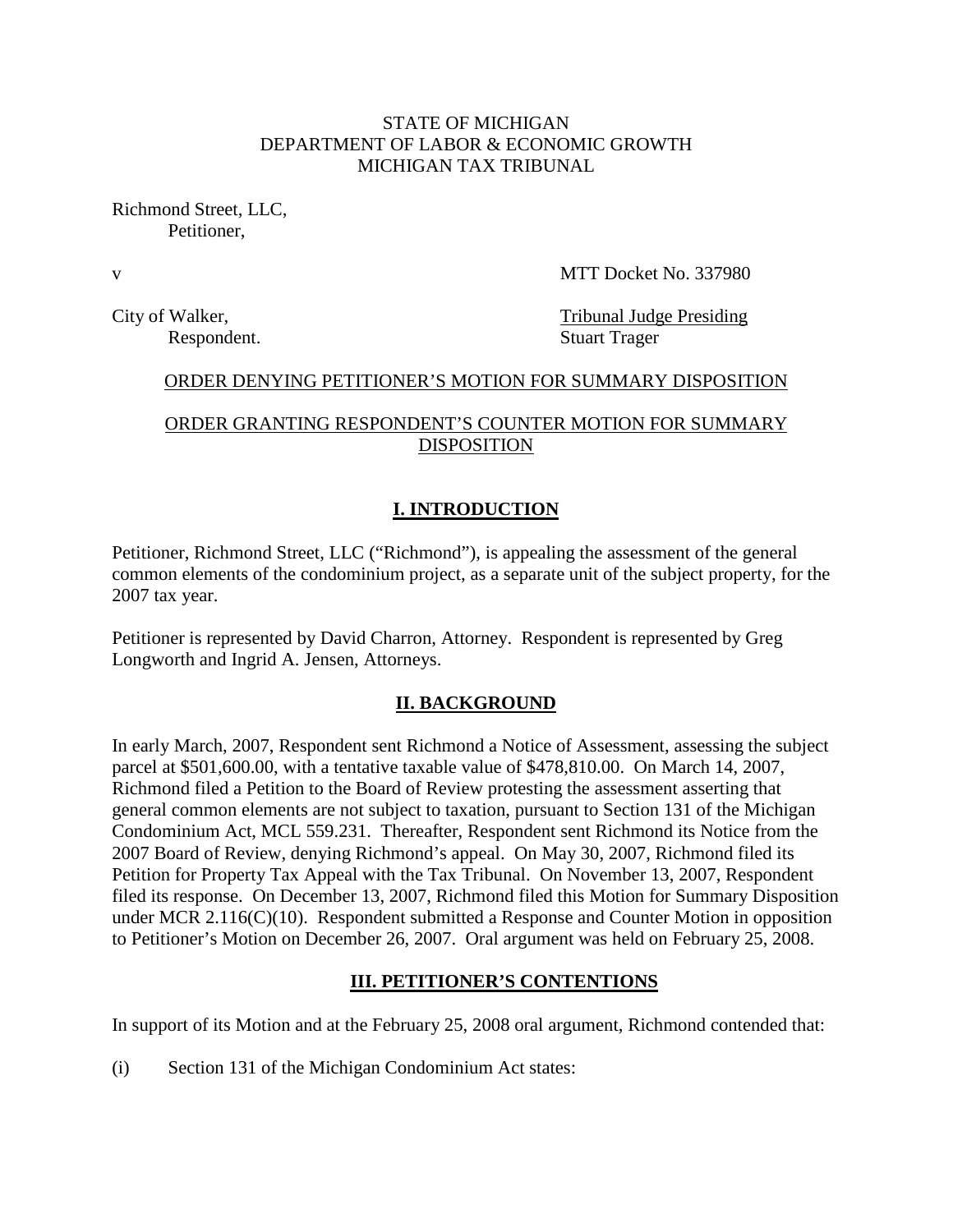"[P]roperty taxes shall be assessed against the individual condominium units identified as units of the condominium subdivision plan **and not on the total property of the project or any other part of the project**, except for the year in which the condominium project was established subsequent to the tax day." MCLA 559.231(1). (Emphasis in the motion.)

- (ii) "The property in question, PPN 41-13-18-124-001, consists solely of general common element area of the Project, and has since the recording of the Master Deed. As of tax day, December 31, 2006, and currently, the Master Deed has not created any condominium units within the Property."
- (iii) Because the Property is a general common element, and not a condominium unit, pursuant to the Michigan Condominium Act it is not subject to taxation and the City is in violation of the Michigan Condominium Act.
- (iv) "Respondent can only assess and tax the condominium units created by the Master Deed, [and] not [the] general common element areas. The City's action in issuing assessed values and tentative taxable values for the general common element Property ignores the fact that general common elements are not subject to tax and that the individual condominium units within the Project are or should be proportionately taxed for their share of the general common elements."
- (v) "[U]nder section 61, units are inseparable from common elements. There would be no place for a tax lien to attach if it only attached to a general common element. Only condominiums are deedable; only condominium units are supposed to be taxed."
- (vi) These elected reservation rights "are typical provisions that appear in the Condominium Act and almost every condominium project that we draft. The developer has a six-year window to exercise reserve rights."
- (vii) "No separate tax bill is supposed to issue on the common elements, because they're inseparable from the units. That's double taxation."

# **IV. RESPONDENT'S CONTENTIONS**

In support of its Motion in Opposition and Counter Motion, and at oral argument, Respondent contended that:

(i) "Contrary to Richmond's assertion, the Property does not 'consist solely of general common element area of the Project.' Instead, among other rights, Richmond has retained unilateral, fully discretionary rights related to the Property." Quoting the Master Deed: "The Developer reserves the right to elect, on or before the expiration of six years after the initial recording of [the] Master Deed for the Project, to contract the Project by withdrawal of all or any portion of the lands... [and] to convert any General Common Element(s) appurtenant to one or more Units, by an amendment or series of amendments to [the] Master Deed without the consent of any Co-owner, mortgagee, or other person.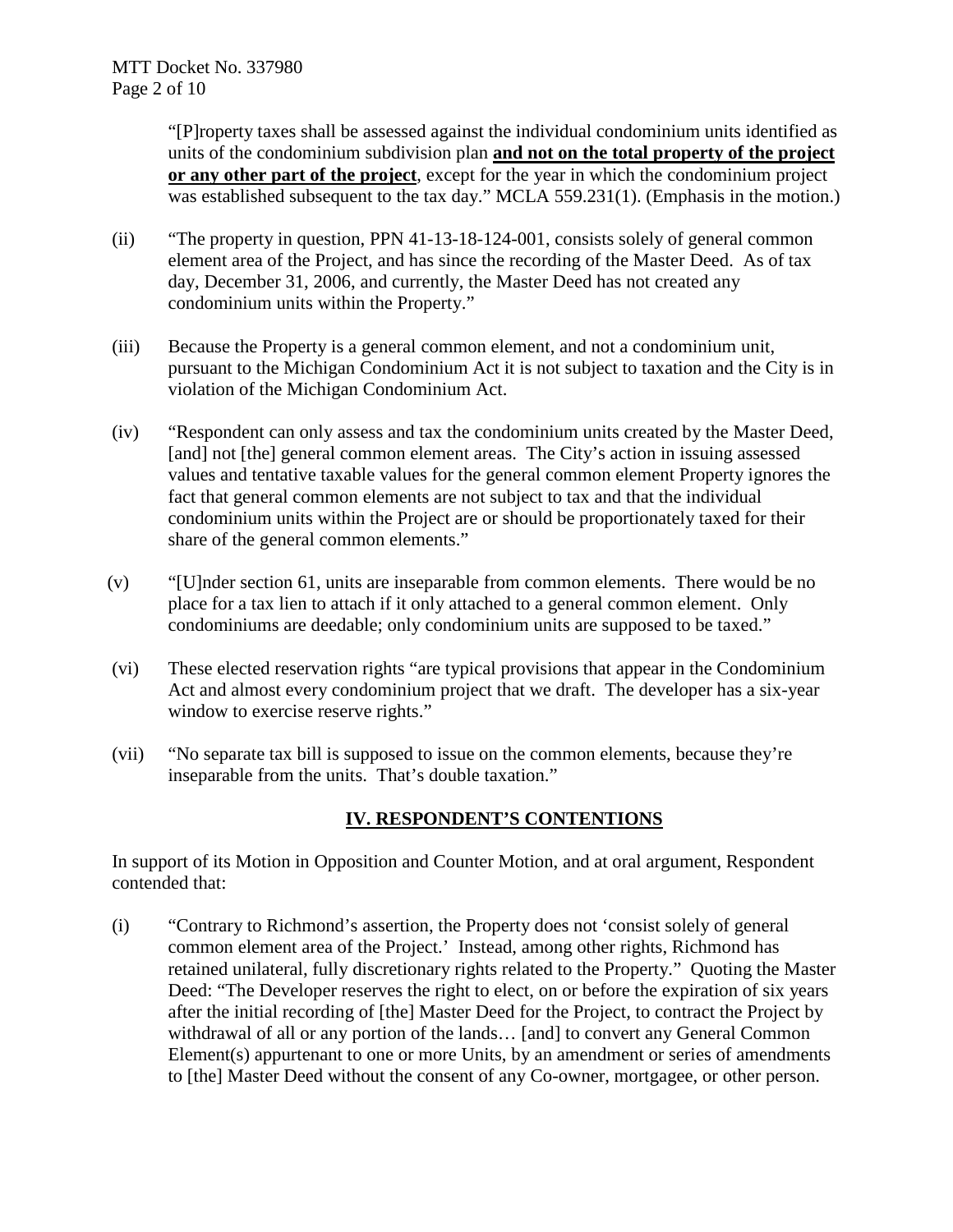- (ii) "Thus, while the owners of the seventeen units in Cambridge Grove (the 'Co-owners') may use the Property during this six-year period, they essentially have only a license, which Richmond may revoke at any time."
- (iii) Section 3 of the General Property Tax Act authorizes the City to assess the Property to Richmond because the "Master Deed includes several provisions in which the condominium unit Co-owners have designated Richmond as their agent."
- (iv) Because the "Property is not controlled exclusively by the Cambridge Grove's Coowners," the Property is not truly a common element, and the City has properly separately assessed it to Richmond.
- (v) "Because of Richmond's rights in the Property, the Property is a separate 'condominium unit' so the City has properly separately assessed it to Richmond." Respondent is asking the Tribunal to look beyond the term "common element" as entitled in the Master Deed, like it did in *Bay Harbor Yacht Club v Petoskey*, MTT Docket No. 298777 (2006). Respondent is asking the tribunal to look at the reality of what, in fact, is really happening; "...a tax evasion scheme, a way to remove a large segment of the property for valuation purposes, and to remove that from taxation for six years."
- (vi) "It's the right of development that we are taxing to the developer…. [a]nd as long as that bundle of sticks includes development rights, those development rights need to be taxed to the person to whom those rights pertain, and in this case, that's the developer."
- (vii) "The second and third arguments that we've made are addressing the fact that this socalled common element can, in fact, be construed and interpreted as a condominium unit and can be properly taxed as such. It's within the definition of a condominium unit under the Condominium Act, because it's designed and intended for separate ownership and use. At least as long as the developer retains those rights."

# **V. FINDINGS OF FACT**

On March 16, 2006, Richmond, as the Developer, recorded a Master Deed establishing Cambridge Grove as a residential site condominium project. Cambridge Grove is a multi-phase condominium project that, by the exercise of reserved rights of the developer, may include no more than 145 units. As of the oral argument date, February 25, 2008, Richmond owned all the units. The Project currently consists of 17 condominium units and a large parcel attached referred to as the general common elements in the Master Deed. This parcel, PPN 41-31-18- 124-001 ("Property"), consists of wetlands and brush, and may be turned into "something."

Article VII of the Master Deed reserves the right for the developer to elect, on or before the expiration of six years after the initial recording of the Master Deed for the Project, to contract and withdraw, expand, or convert any General Common Element by amendment, or a series of amendments, to the Master Deed, without the consent of any co-owner, mortgagee, or other person.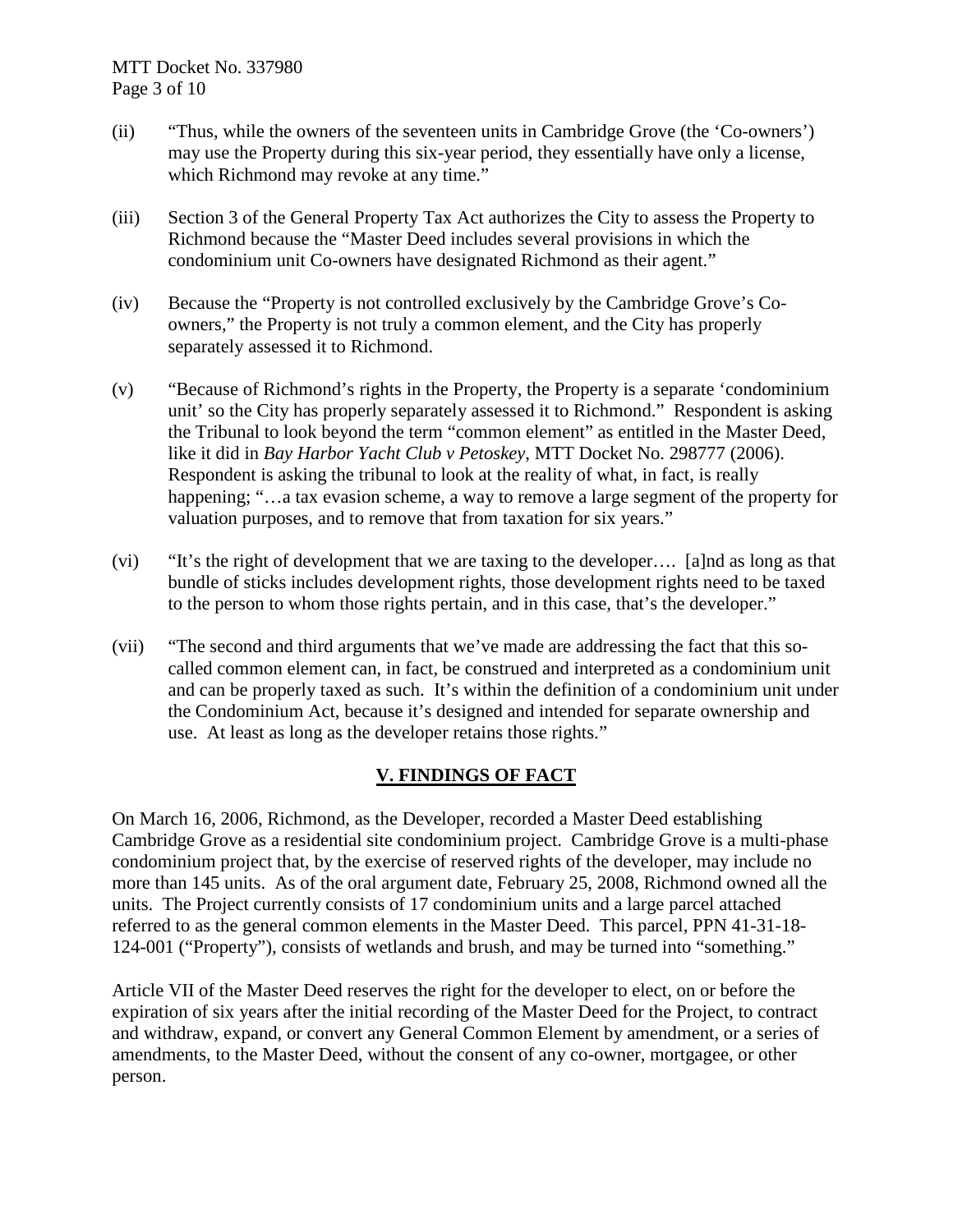MTT Docket No. 337980 Page 4 of 10

In March, 2007, Respondent sent Petitioner a Notice of Assessment. Respondent assessed the Property at \$501,600.00, with a tentative taxable value of \$478,810.00, separately from the condominium units.

## **VI. APPLICABLE LAW**

Under MCR 2.116( $C(10)$ , a motion for summary disposition will be granted if the documentary evidence demonstrates that there is no genuine issue of material fact, and the moving party is entitled to judgment as a matter of law. *Smith v Globe Life Insurance*, 460 Mich 446, 454-55; 597 NW2d 28 (1999). In *Occidental Dev LLC v Van Buren Twp*, MTT Docket No. 292745, March 4, 2004, the Tribunal stated the standards governing motions for summary dispositions as follows:

Motions for summary disposition are governed by MCR 2.116. A motion for summary disposition under MCR 2.116(C)(10) tests the factual support for a claim and must identify those issues regarding which the moving party asserts there is no genuine issue of material fact. *Maiden v Rozwood*, 461 Mich 109, 119; 597 NW2d 817 (1999). *JW Hobbs Corp v Mich Dep't of Treasury*, Court of Claims Docket No. 02-166-MT (January 14, 2004). This particular motion has had a longstanding history in the Tribunal. *Kern v Pontiac Twp, supra*; *Beerbower v Dep't of Treasury*, MTT Docket No. 73736 (November 1, 1985); *Lichnovsky v Mich Dep't of Treasury, supra; Charfoos v Mich Dep't of Treasury*, MTT Docket No. 120510 (May 3, 1989); *Kivela v Mich Dep't of Treasury*, MTT Docket No. 131823.

In presenting a motion for summary disposition the moving party has the initial burden of supporting its position by affidavits, depositions, admissions, or other documentary evidence. *Neubacher v Globe Furniture Rentals*, 205 Mich App 418, 420; 522 NW2d 335 (1994). The burden then shifts to the opposing party to establish that a genuine issue of disputed fact exists. *Id.* If the opposing party fails to present documentary evidence establishing the existence of a material factual dispute, the motion is properly granted*. McCormic v Auto Club Ins Ass'n*, 202 Mich App 233, 237; 507 NW2d 741 (1992). In the event, however, it is determined an asserted claim can be supported by evidence at trial, a motion under subsection  $(C)(10)$  will be denied. *Arbelius v Poletti*, 188 Mich App 14; 469 NW2d 436 (1991). However, if it appears that the party opposing the motion is entitled to judgment, the tribunal may render judgment in favor of the opposing party. MCR 2.116(I)(2); TTR 205.1111.

The issues in this case are governed by the general property tax act, MCL 211.1, et seq., and the Michigan Condominium Act (MCA), MCL 559.101 et seq.

Section 72 of the Michigan Condominium Act states:

A condominium project for any property shall be established upon the recording of a master deed that complies with this act. MCL 559.172.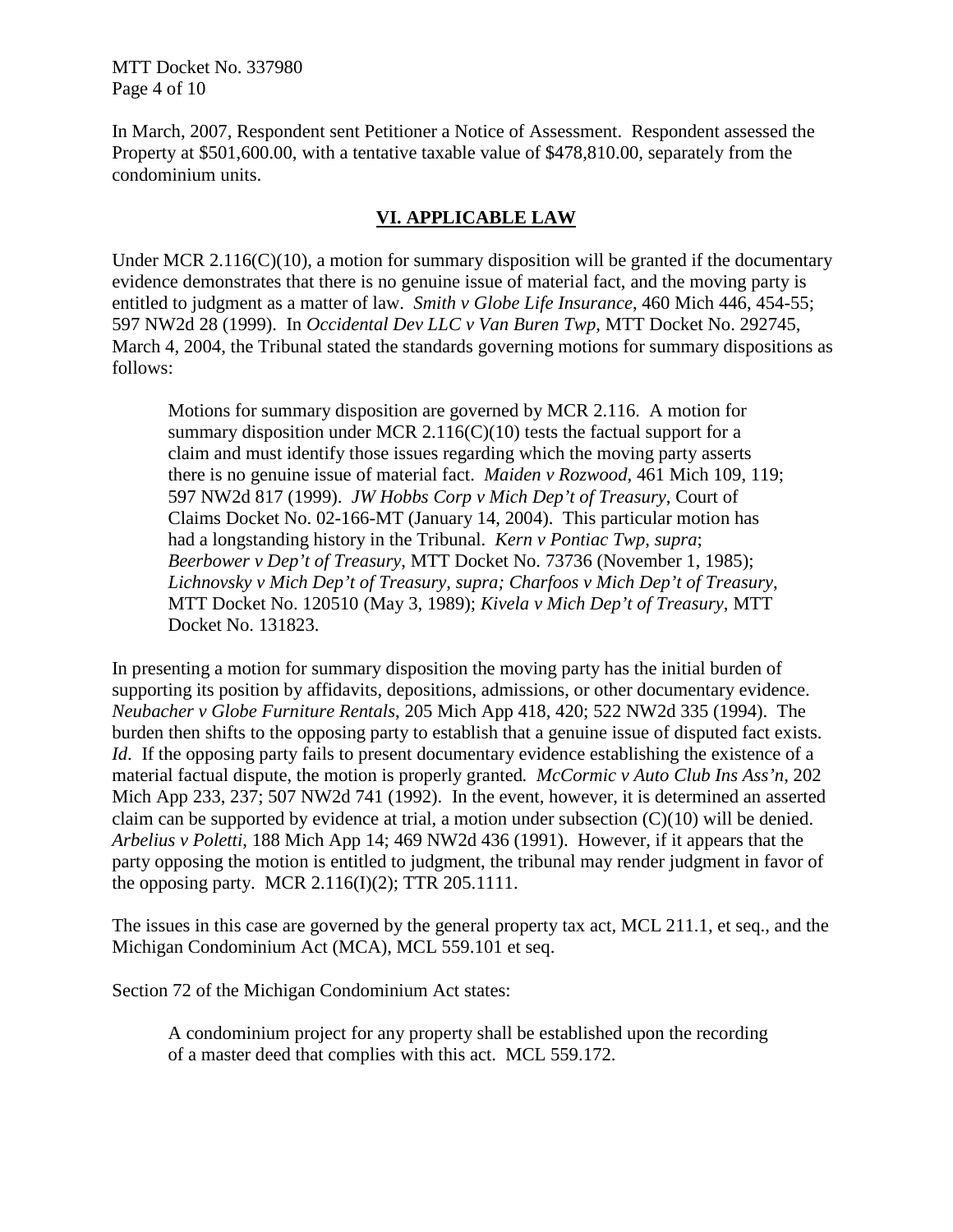Section 61 of the Michigan Condominium Act states:

Upon the establishment of a condominium project each condominium unit, together with and inseparable from its appurtenant share of the common elements, shall be a sole property subject to ownership, mortgaging, taxation, possession, sale, and all types of juridical acts, inter vivos or causa mortis independent of the other condominium units. MCL 559.161.

Section 131(1) of the Michigan Condominium Act states:

[P]roperty taxes shall be assessed against the individual condominium units identified as units of the condominium subdivision plan and not on the total property of the project or any other part of the project…. MCL 559.231(1).

Section 131(2) of the Michigan Condominium Act states:

[P]roperty taxes in any year in which the property existed as an established condominium project on the tax day shall be assessed against the individual condominium unit, notwithstanding any subsequent vacation of the condominium project. MCL 559.231(2).

# **VII. CONCLUSIONS OF LAW**

Richmond's reliance on MCL 559.231(1) leaves open the question whether the subject parcel Petitioner designated as a common element, given Richmond's reservation of the development rights, is a true common element.

The Master Deed, in Article VII CONTRACTION, EXPANSION, WITHDRAWAL, AND CONVERSION OF PROJECT, under section 7.1 **Contraction** provides:

The Developer reserves the right to elect, on or before the expiration of 6 years after the initial recording of this Master Deed for the Project, to contract the Project by withdrawal of all or any portion of the lands described from time to time in Section 2.1 or series of amendments to the Master Deed, each withdrawing land from the Project as then constituted, without consent of any Coowner... provided that no unit which has been sold or which is the subject of a binding purchase agreement may be withdrawn without the consent of the Coowner, purchaser and/or mortgagee of such Unit.

Section 7.3 of the Master Deed provides:

**Conversion.** The Developer reserves the right, to elect, on or before the expiration of six (6) years after recording of this Master Deed for the Project, to convert any General Common Element into one or more additional Condominium Units and/or into Limited Common Elements appurtenant to one or more Units,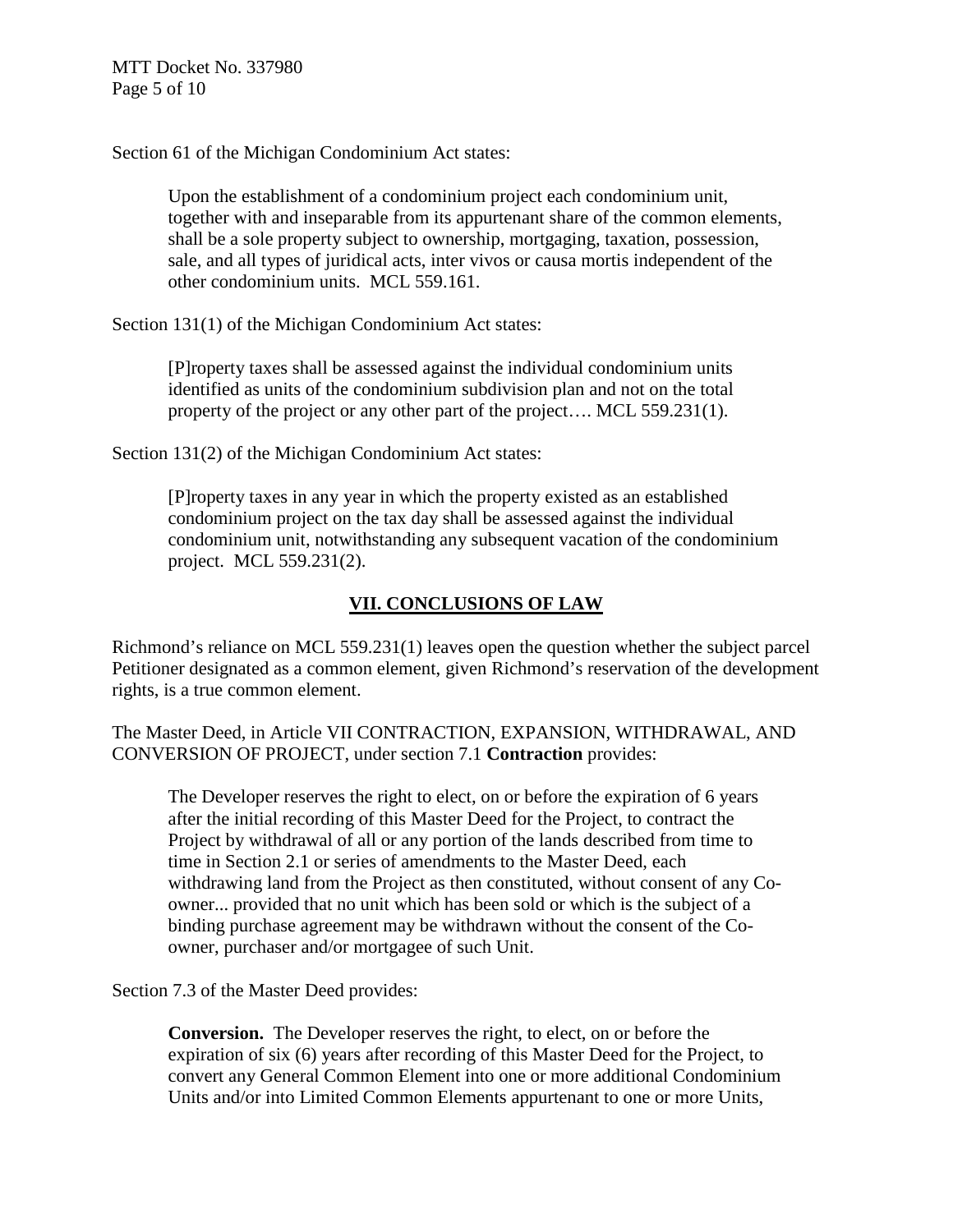by an amendment or series of amendments to this Master Deed, without the consent of any Co-owner, mortgagee or other person.

Further, the Master Deed in Section 7.6 provides:

**Expansion, Contraction, Conversion Not Mandatory.** There is no obligation on the part of the Developer to expand, contract, withdraw, or convert the Condominium Project, nor is there any obligation to add or withdraw portions of the Project in any particular order, nor to construct particular improvements on any withdrawn lands. The Developer may, in its discretion, establish all or a portion of the lands withdrawn from the Project as a separate condominium project (or projects) or any other form of development. There shall be no negative reciprocal easements which arise against any adjacent lands as a result of the creation or operation of this Project.

Pursuant to Section 7.6 of the Master Deed, Petitioner reserved these rights for six years beyond March 16, 2006, until March 16, 2012.

MCA in section 61, MCL 559.161 provides:

Upon the establishment of the condominium project each condominium unit, together with and **inseparable** from its appurtenant share of the common elements, shall be a sole property subject to ownership, mortgaging, taxation, possession, sale, and all types of juridical acts, inter vivos or causa mortis independent of the other condominium units. (Emphasis added.)

With this background, we look to each side's position.

Richmond relies on the provisions of the Condominium Act in its Motion, without supporting case law. Richmond argues that the assessment and taxation of the "common element" amounts to double taxation. However, given that the sole issue presented by Richmond to the March Board of Review and the Tax Tribunal, was whether the "common element" was exempt, the level of assessment is not before the Tribunal. The crux of Richmond's argument is that the taxable value of the remaining property, designated as a "common area," should have been assessed against each of the 17 individual condominium units even though Petitioner, as Respondent argues, retained the right to establish a total of 145 condominium units.

Respondent, in addition to moving for summary disposition, proffered three arguments it contends raises genuine issues of material fact upon which reasonable minds could differ.

Respondent first argued that Section 3 of the General Property Tax Act authorizes the City to assess the Property to Richmond. MCL 211.3. Second, Respondent argued that the Property is not a "common element," so the City has properly separately assessed it to Richmond. Third, Respondent argued that because of Richmond's retention of rights in the Property, the Property is a separate "condominium unit" so the City has properly assessed it as a separate piece of property taxable to Petitioner, Richmond.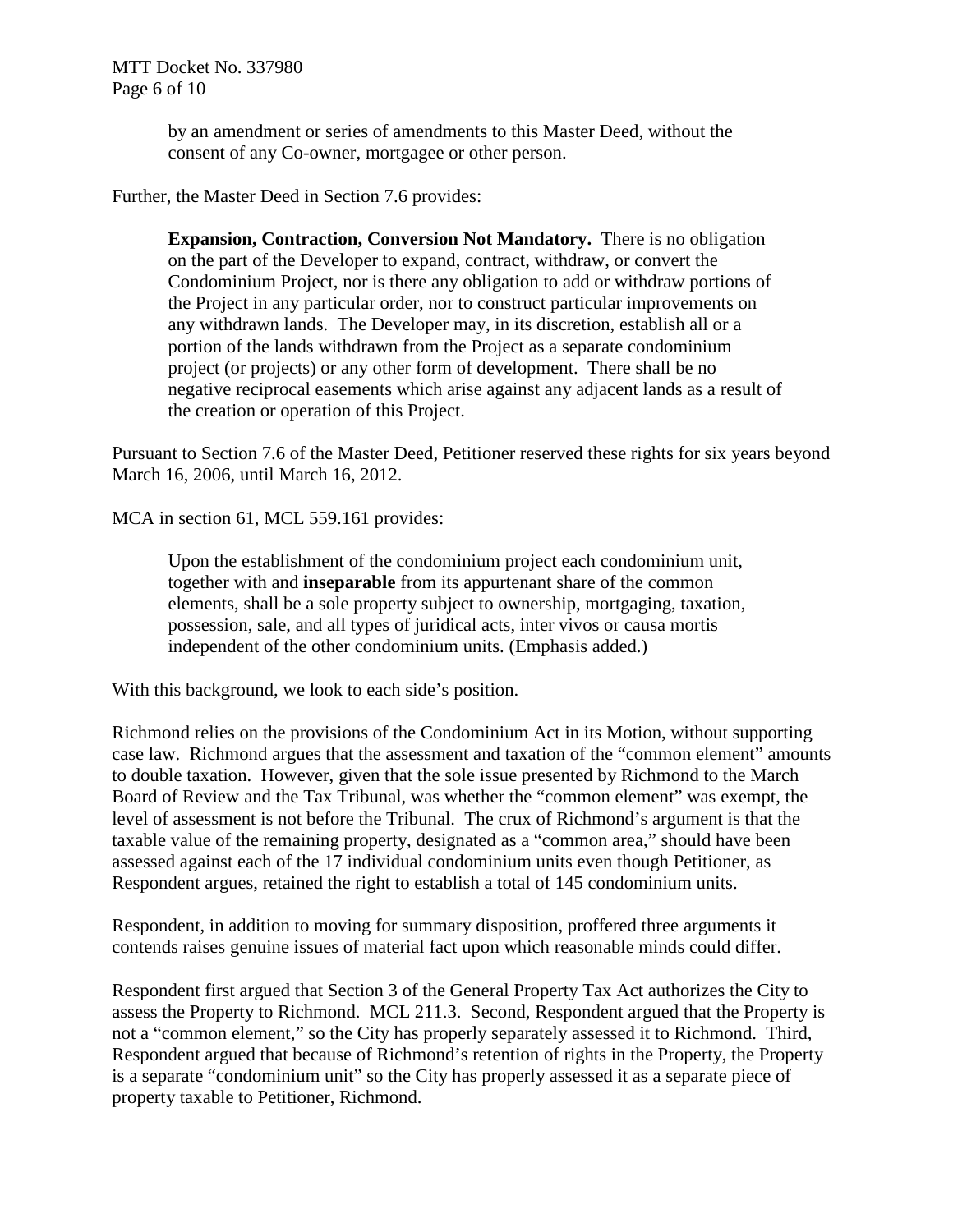MTT Docket No. 337980 Page 7 of 10

The Tribunal holds that Petitioner's arguments do not entitle it to summary disposition, due to the unambiguous provisions of the Condominium Act dealing with the taxation and control of condominium units.

As noted, Petitioner does not claim the subject property is tax exempt. Petitioner claims that the taxable value of the property should have been assessed against each of the individual condominium units.

Respondent argues, assuming that the subject property is a common area, that the General Property Tax Act provides that property taxes may be assessed to an assignee or agent who has control or possession of the property, and that the agent may be treated as the owner, MCL 211.3. Respondent relies on Section 4.4 of the Master Deed, which specifically identifies Richmond as the Co-owners' agent in connection with the Property. However, the agency issue does not have to be resolved because the developer did not relinquish control of the property. Therefore, the subject property may not be designated as a common element.

Respondent's second and third arguments focus on the degree of ownership interest in, or the beneficial use of, the Property by the Co-owners and Richmond. Respondent argues that the level of control retained by Richmond belies the assertion that the subject property is a common element. Respondent asks the Tribunal to look beyond the term "common element" in Richmond's Master Deed and find that the parcel in question is actually a unit as defined in the MCA and taxable as such because the rights reserved by the developer confer a total separate ownership for a six-year period. Respondent asserted that the reasoning in *Bay Harbor*, *supra*, should govern.

In *Bay Harbor*, *supra*, the Tribunal found that according to the unambiguous language of the Membership Plan, the developer expanded rights to use the clubhouse and its appurtenant facilities to non co-owners, persons outside the condominium association. Respondent asserts there is a parallel between *Bay Harbor*, *supra,* and the instant case, "…because persons other than the condominium co-owners had partial control over the club, the club's property could not be considered a common element, despite the master deed that designated the parcel as a common element."

It is apparent to the Tribunal that the plain meaning of MCA, Section 61, MCL 559.161, requiring that the interest in the common elements be **inseparable** from the individual condominium unit, is at the heart of *Bay Harbor, supra*. After an interest in the clubhouse was extended to non co-owners, individual units were no longer inseparable from ownership in the "common area." Although in *Bay Harbor*, the developer did not reserve statutory rights under the Condominium Act as Petitioner has in the instant case, the Membership Plan in *Bay Harbor* provided for the developer to exclusively own, operate and control the Yacht Club until it received a sum certain or a specified date passed. In the instant matter, Richmond, in its Master Deed, reserved rights that maintain the level of control that is contrary to the plain meaning of section 61 of the MCA, which requires that the interests in the common area be inseparable from the interests of the co-owners. In *Bay Harbor*, *supra*, the developer did not reserve those rights. It simply owned and controlled the property. In the instant matter, as the developer retains full control over the common area, it is not until the six years have elapsed that Petitioner may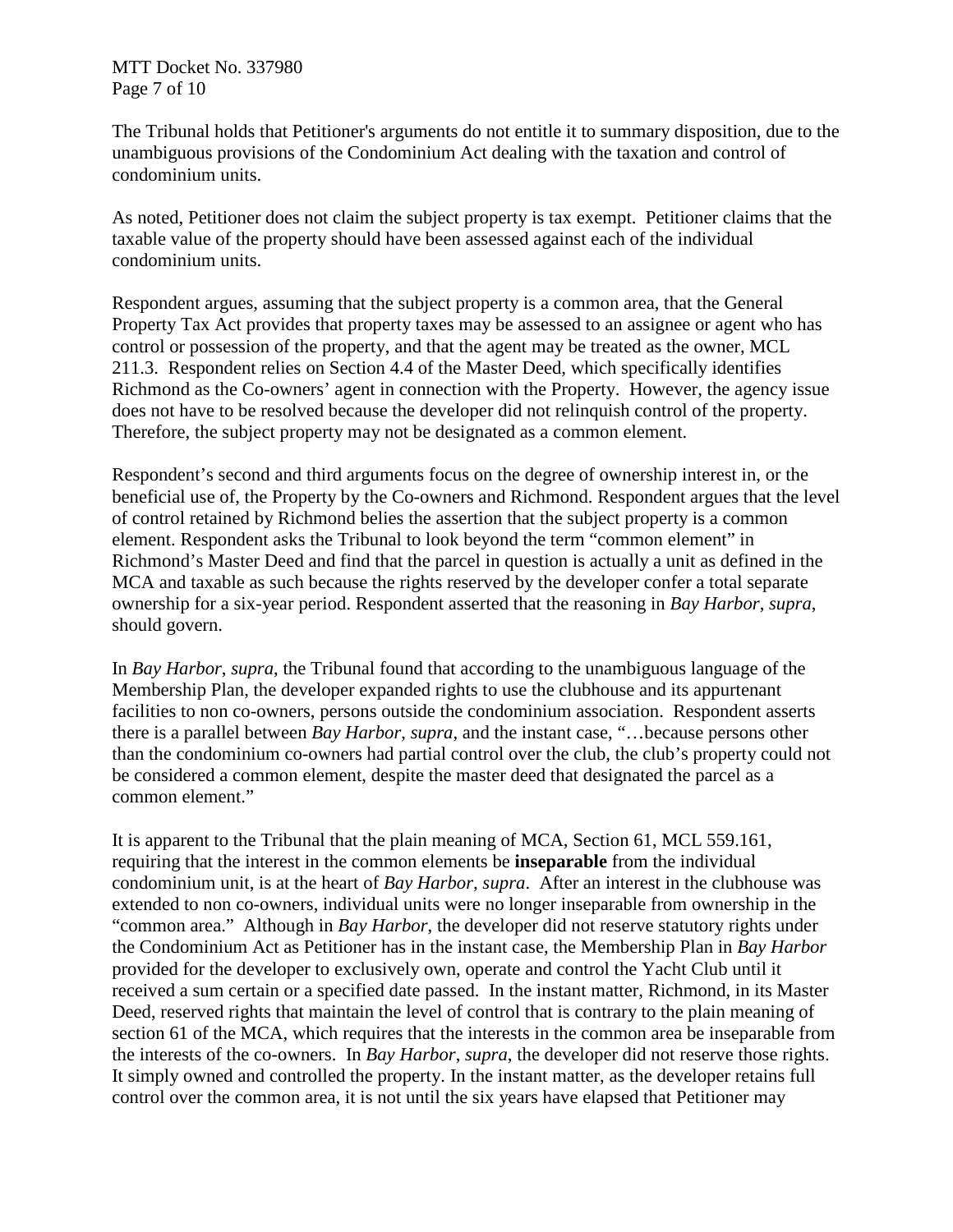MTT Docket No. 337980 Page 8 of 10

sustain an argument that the "common area" is indeed an inseparable, appurtenant part of the ownership interest of the condominium unit co-owner.

The degree of control over property by a developer in a convertible condominium project like Richmond's straddles the fence between permitted statutory control and actual control. If one looks at the market reality and asks who really controls the land designated as a common area, it is obviously controlled by the developer, even though a right to retain control is given under the MCA statute. The convertible area of a convertible condominium project is a unit, or a portion of the common elements referred to in the condominium documents, within which additional condominium units or general or limited common elements may be created in accordance with this act. MCL 559.105(3).

The mere designation of the subject property as a common area with the reservation of rights by the Developer in the Master Deed does not take the property out of taxation. The Court held, where a corporation put land-use restrictions in its bylaws to attempt to diminish property tax liability for corporately held property, that neither a private individual nor a corporation may rely on self-imposed restrictions on the sale of property as a means of avoiding taxes, see *Canada Creek Ranch Association, Inc v Montmorency Township*, 206 Mich App 498, 522 NW2d 690 (1994).

If the option to convert and develop the property is not elected after six years, the option expires. Petitioner's rights are governed by the provisions of the MCA and the Master Deed. Although Richmond's control of the property does not exceed the time span allowed by statute, the Tribunal finds that Richmond's Property labeled as a "common element" is not truly a common element until after the six years have run, ending the developer's rights to expand the condominium development. The co-owner of the individual condominium units does not own an inseparable, appurtenant share of the common elements until the six years have elapsed. To rule otherwise would be to elevate form over function.

Further guidance on the property valuation of common elements can be found in Department of Treasury State Tax Commission Bulletin No. 1, February 8, 1990, which the Tribunal notes is not controlling, but is authoritative. The bulletin indicates various types of common elements including a community building, swimming pool or tennis court built on a lot solely reserved for the use of the co-owners of the lots in the subdivision. The STC bulletin notes:

"The properties are not exempt but their value has been included as a part of the value of the lots in the recorded platted subdivision(s)."

"Community property that is to be considered at zero assessed value shall be restricted by a permanent irrevocable plat dedication or deed restriction."

What can be gleaned from the foregoing is that "common elements" enhance the value of the individual condominium units. The Tribunal finds that it is beyond the ambit of the law, and the plain meaning of the MCA statute, to so loosely define as "common element" the area that is still within the full control of the developer. In the instant matter, the MCA specifically requires, as noted above, that the individual condominium unit be inseparable from its appurtenant share of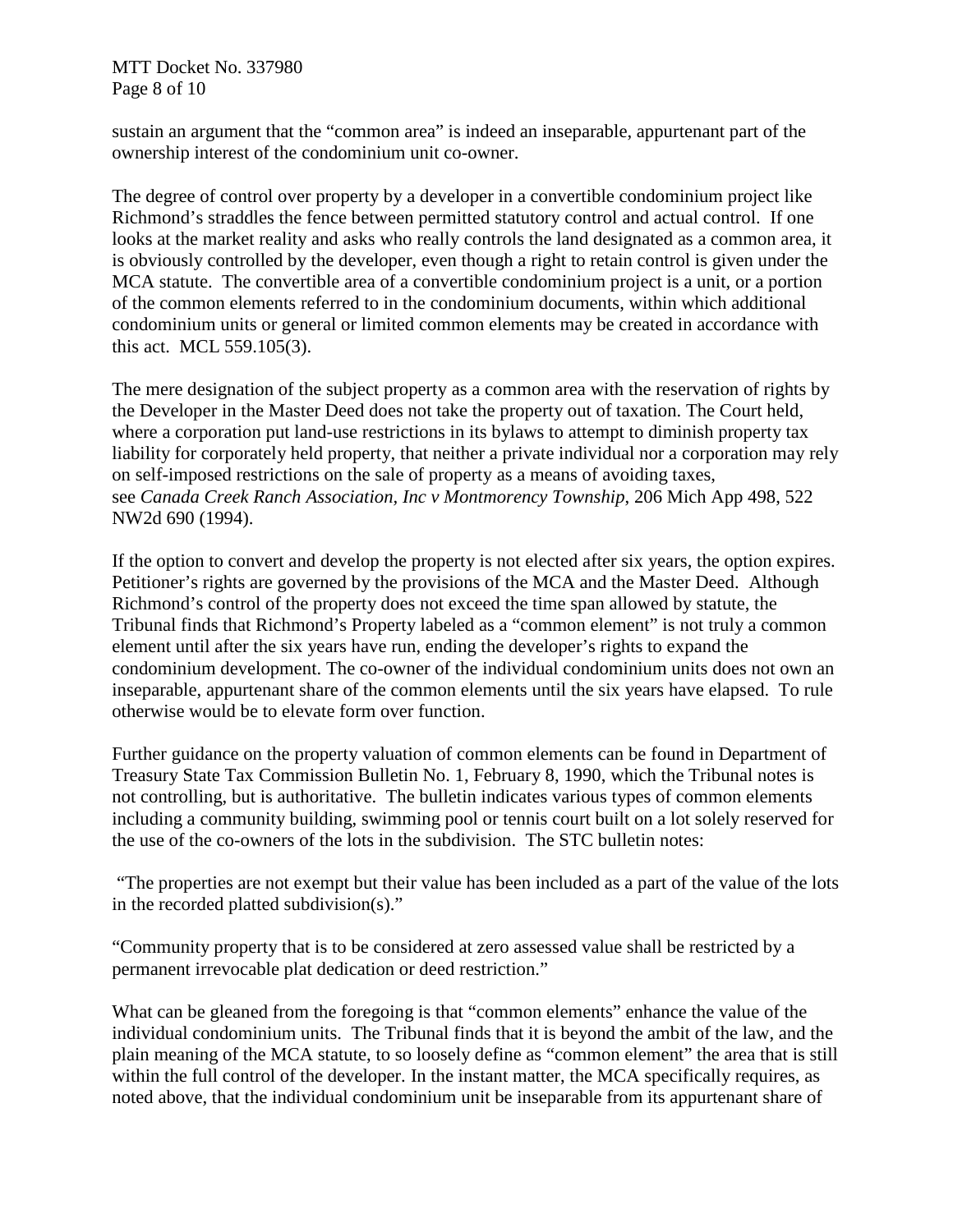MTT Docket No. 337980 Page 9 of 10

the common elements, MCL 559.161. In construing a statute, words which have acquired a well-defined technical meaning must be understood in their technical sense; where words have no statutory definition or controlling judicial definition, the words must be construed according to common and approved usage. *Brown v Department of State Highways*, 126 Mich App 392, 337 NW2d 76 (1983). There is no ambiguity in the term "inseparable."

This Tribunal has considered Petitioner's Motion for Summary Disposition under the criteria for MCR 2.116(C)(10), and based on the pleadings and other documentary evidence filed with the Tribunal, and review of the hearing transcripts, determines that denying Petitioner's motion and granting Respondent's motion for summary disposition is appropriate. Thus, Respondent is entitled to summary disposition as a matter of law under MCR 2.116(I)(2).

## **VIII. JUDGMENT**

IT IS ORDERED that Petitioner's Motion for Summary Disposition is DENIED.

IT IS FURTHER ORDERED that Respondent's Counter Motion for Summary Disposition is GRANTED.

IT IS FURTHER ORDERED that the officer charged with maintaining the assessment rolls for the tax years at issue shall correct or cause the assessment rolls to be corrected to reflect the property's assessed and taxable values as finally shown in this Order within 90 days of the entry of this Order, subject to the processes of equalization. To the extent that the final level of assessment for a given year has not yet been determined and published, the assessment rolls shall be corrected once the final level is published or becomes known.

IT IS FURTHER ORDERED that the officer charged with collecting or refunding the affected taxes shall collect taxes and any applicable interest or issue a refund as required by this Final Opinion and Judgment within 90 days of the entry of this Final Opinion and Judgment. If a refund is warranted, it shall include a proportionate share of any property tax administration fees paid and of penalty and interest paid on delinquent taxes. The refund shall also separately indicate the amount of the taxes, fees, penalties, and interest being refunded. A sum determined by the Tribunal to have been unlawfully paid shall bear interest from the date of payment to the date of judgment and the judgment shall bear interest to the date of its payment. A sum determined by the Tribunal to have been underpaid shall not bear interest for any time period prior to 28 days after the issuance of this Opinion and Judgment. As provided by 1994 PA 254 and 1995 PA 232, being MCL 205.737, as amended, interest shall accrue for periods after March 31, 1985, but before April 1, 1994, at a rate of 9% per year. After March 31, 1994, but before January 1, 1996, interest shall accrue at an interest rate set monthly at a per annum rate based on the auction rate of the 91-day discount treasury bill rate for the first Monday in each month, plus 1%. After December 1, 1995, interest shall accrue at an interest rate set each year by the Department of Treasury. Pursuant to 1995 PA 232, interest shall accrue (i) after December 31, 1995, at a rate of 6.55% for calendar year 1996, (ii) after December 31, 1996, at a rate of 6.11% for calendar year 1997, (iii) after December 31, 1997, at a rate of 6.04% for calendar year 1998, (iv) after December 31, 1998, at the rate of 6.01% for calendar year 1999, (v) after December 31, 1999, at the rate of 5.49% for calendar year 2000, (vi) after December 31, 2000, at the rate of